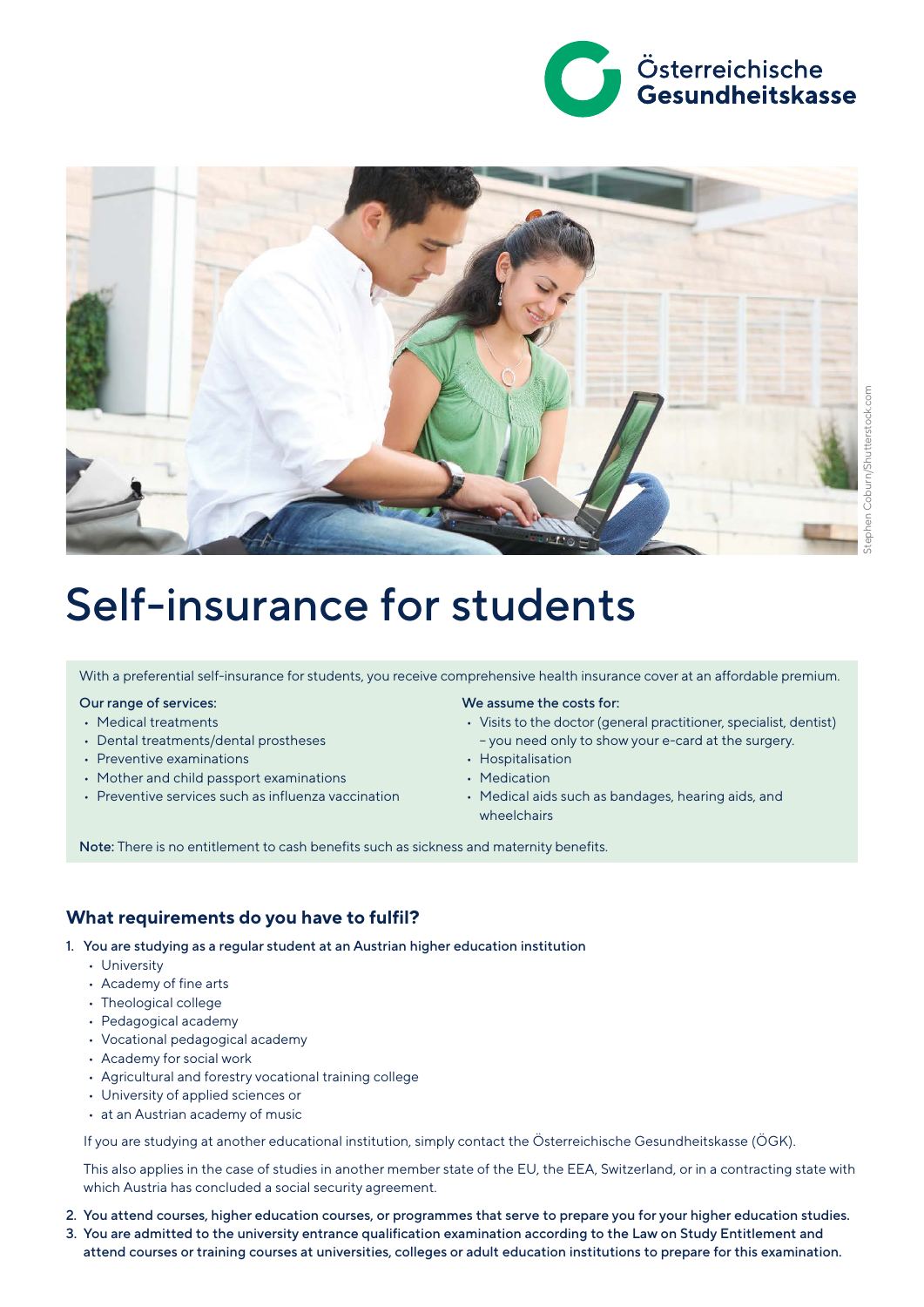# Self-insurance for students

- 4. They study at the Diplomatic Academy of Vienna.
- The study or training course also includes an appropriate period of preparation for the final examination and for the acquisition of an academic degree.
- 5. You are not subject to any statutory health insurance in Austria, another EU or EEA state, Switzerland, or a contracting state.
- 6. Your habitual residence (i.e. your centre of life) is in Austria, another EU or EEA state, Switzerland, or a contracting state. The main residence is not decisive.
- 7. You are receiving a graduation scholarship.

## **When can you not take out this self-insurance?**

Preferential self-insurance for students is not possible

- if you receive an income that exceeds the maximum amount specified in Section 49 Para. 3 of the Student Support Act 1992 (StudFG) (currently: € 15,000.00) in a calendar year,
- if you have changed your course of study within the meaning of the StudFG 1992 prior to the current study programme (a maximum of two changes of study are permitted; at the latest after the second semester in each case). A doctoral programme following a master's or diploma programme or a master's programme following a bachelor's programme does not count as a second degree programme provided the field of study remains the same,
- if you have exceeded the duration of studies as defined by the StudFG 1992 by more than four semesters without important reasons (e.g. military service, civilian service, birth of a child),
- if you have already completed a higher education programme within the meaning of the StudFG 1992 prior to your new studies. However, preferential self-insurance for students is possible,
	- if you are studying at the Diplomatic Academy or
	- if you are self-insured and do not pursue self-employment or employment during your university studies. Income from gainful employment up to € 485.85 per month (marginal earnings threshold 2022) is not taken into account.

However, self-insurance in health insurance at the generally applicable conditions is sometimes possible. We will be happy to advise you.

Semester abroad: As long as you remain enrolled at an Austrian university or university of applied sciences during a semester abroad, the preferential self-insurance for students is still possible.

## **Where should the application for self-insurance be submitted?**

Please submit your application in writing to the ÖGK in the province in which your habitual residence is located during your studies.

#### To enable us to process your request quickly, please enclose the following documents with the completed application:

- the confirmation of continuation or enrolment for the current semester,
- a copy of the confirmation of study with all fields of study and the duration of these,
- a copy of the current registration form,
- proof of any previous health insurance periods (compulsory insurance, self-insurance, dependants status) with other insurance institutions in the last 12 months prior to application,
- the notification or information from the university about the duration of a pre-study course,
- a German course confirmation if you have to take a supplementary examination for knowledge of the German language according to the admission notice and
- for foreign students, a copy of your passport or identity card.

## **When does your self-insurance begin?**

- If you submit your application for self-insurance in health insurance within the statutory period of six weeks after the end of a statutory health insurance (or an entitlement as a relative or dependant) in Austria, an EEA state, Switzerland, or certain contracting states, your self-insurance begins on the day after the end of this insurance.
- If you submit your application for self-insurance in health insurance outside the period of six weeks after the end of a statutory health insurance (or an entitlement as a relative or dependant) in Austria, an EU or EEA state, Switzerland, or certain contracting states, your self-insurance begins on the day following the submission of the application.

## **From when are you entitled to benefits?**

You are entitled to all ÖGK benefits in kind from the start of self-insurance. This covers the costs of doctor's visits, hospital stays, medication, remedies, and much more. However, you are not entitled to any sickness or maternity benefits.

## **How much is your contribution?**

The monthly contribution for the preferential self-insurance for students is only € 64.78 (as of 2022).